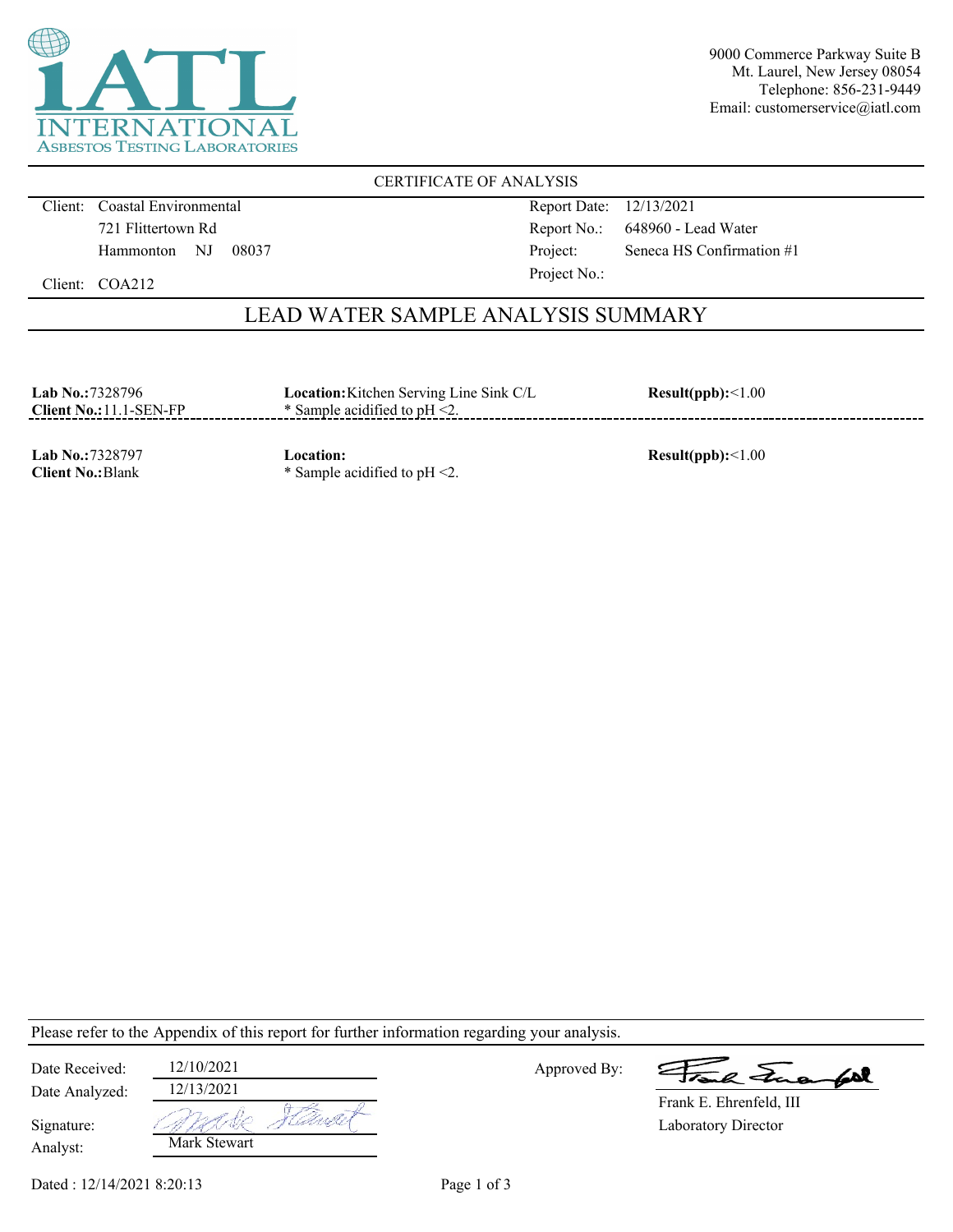

9000 Commerce Parkway Suite B Mt. Laurel, New Jersey 08054 Telephone: 856-231-9449 Email: customerservice@iatl.com

### CERTIFICATE OF ANALYSIS

Client: Coastal Environmental 721 Flittertown Rd Hammonton NJ 08037

Client: COA212

Report Date: 12/13/2021 Report No.: 648960 - Lead Water Project: Seneca HS Confirmation #1 Project No.:

# Appendix to Analytical Report:

**Customer Contact:** Cathy Ledden **Analysis:** AAS-GF - ASTM D3559-08D

This appendix seeks to promote greater understanding of any observations, exceptions, special instructions, or circumstances that the laboratory needs to communicate to the client concerning the above samples. The information below is used to help promote your ability to make the most informed decisions for you and your customers. Please note the following points of contact for any questions you may have.

**iATL Customer Service:** customerservice@iatl.com **iATL OfficeManager:** ?wchampion@iatl.com **iATL Account Representative:** Shirley Clark **Sample Login Notes:** See Batch Sheet Attached **Sample Matrix:** Water **Exceptions Noted:** See Following Pages

#### **General Terms, Warrants, Limits, Qualifiers:**

General information about iATL capabilities and client/laboratory relationships and responsibilities are spelled out in iATL policies that are listed at www.iATL.com and in our Quality Assurance Manual per ISO 17025 standard requirements. The information therein is a representation of iATL definitions and policies for turnaround times, sample submittal, collection media, blank definitions, quantification issues and limit of detection, analytical methods and procedures, sub-contracting policies, results reporting options, fees, terms, and discounts, confidentiality, sample archival and disposal, and data interpretation.

iATL warrants the test results to be of a precision normal for the type and methodology employed for each sample submitted. iATL disclaims any other warrants, expressed or implied, including warranty of fitness for a particular purpose and warranty of merchantability. iATL accepts no legal responsibility for the purpose for which the client uses test results. Any analytical work performed must be governed by our Standard Terms and Conditions. Prices, methods and detection limits may be changed without notification. Please contact your Customer Service Representative for the most current information.

This confidential report relates only to those item(s) tested and does not represent an endorsement by NIST-NVLAP, AIHA LAP LLC, or any agency of local, state or province governments nor of any agency of the U.S. government.

This report shall not be reproduced except in full, without written approval of the laboratory.

#### **Information Pertinent to this Report:**

Analysis by AAS Graphite Furnace: - ASTM D3559-08D Certification: - NYS-DOH No. 11021 - NJDEP No. 03863

#### **Note: These methods are analytically equivalent to iATL's accredited method;**

- USEPA 40CFR 141.11B

- USEPA 200.9 Pb, AAS-GF, RL <2 ppb/sample

- USEPA SW 846-7421 - Pb(AAS-GF, RL <2 ppb/sample)

Regulatory limit for lead in drinking water is 15.0 parts per billion as cited in EPA 40 CFR 141.11 National Primary Drinking Water Regulations, Subpart B: Maximum contaminant levels for inorganic chemicals.

All results are based on the samples as received at the lab. iATL assumes that appropriate sampling methods have been used and that the data upon which these results are based have been accurately supplied by the client.

Sample results are not corrected for contamination by field or analytical blanks.

PPB = Parts per billion. 1  $\mu$ g/L = 1 ppb MDL = 0.24 PPB Reporting Limit (RL) = 1.0 PPB